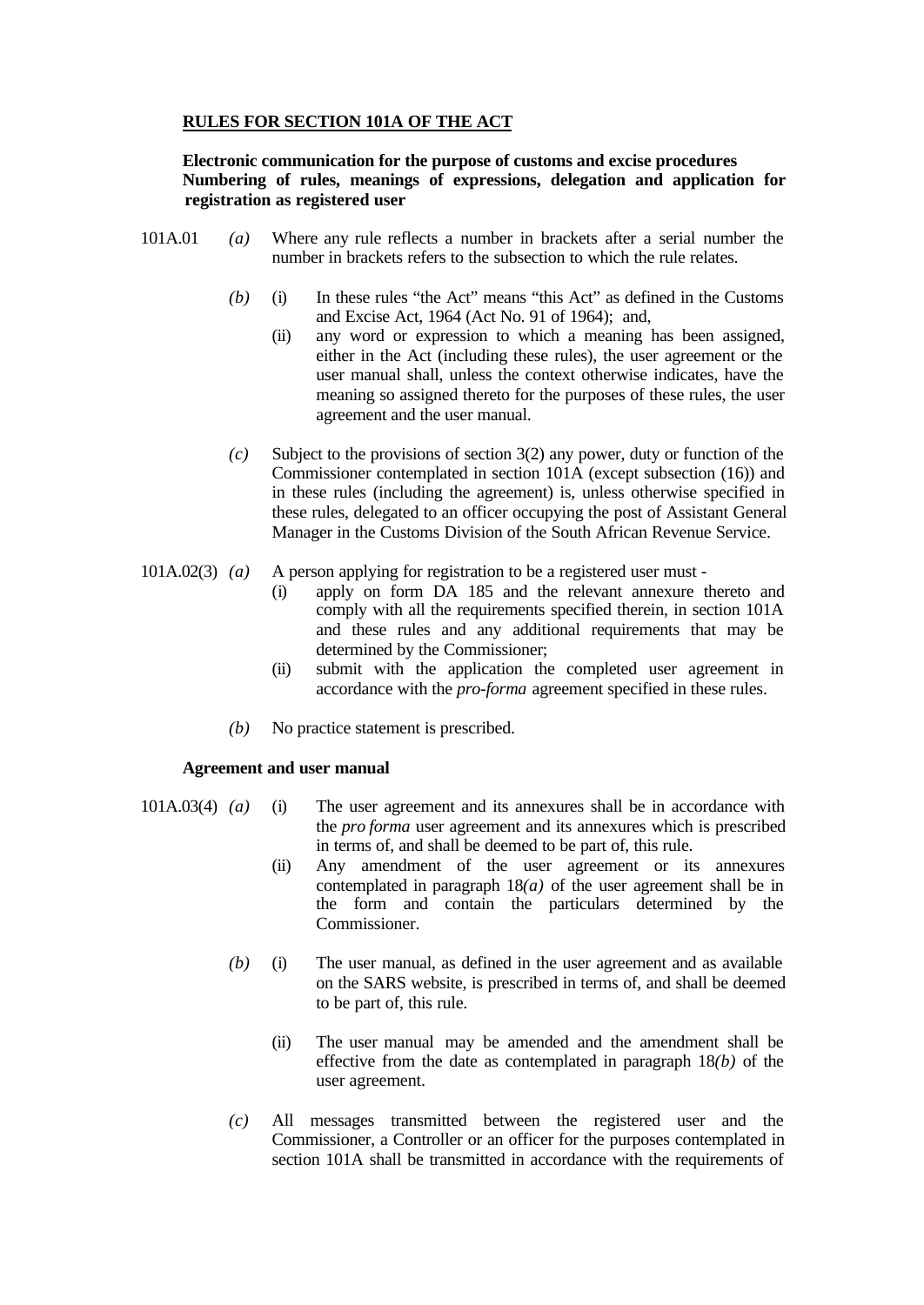that section, these rules, the user agreement and its annexures and the user manual.

# **Requirements specified in section 101A(5)**

- 101A.04(5) *(a)* The terms and conditions prescribed in the pro-forma agreement shall apply for the purposes of the requirements specified in subsection (5)*(a)*.
	- (b) (i) For the purposes of subsection  $(5)(b)$ , the registered user shall upon discovery of the compromise of the allocated digital signature immediately by electronic communication notify the Commissioner of such occurrence.
		- (ii) This notification shall be taken to occur at the time and place as provided in section 101A(9)*(c)*.

#### **Approval, refusal, cancellation or suspension of registration**

- 101A.05(6) *(a)* In addition to section 101A and these rules, the provisions of the rules for section 60 shall, where relevant, apply *mutatis mutandis* to the applicant, the applicant for registration, the refusal of any application and the cancellation or suspension of any registration.
	- *(b)* Upon approval of an applicant as a registered user, the Commissioner shall notify the applicant in writing or by electronic communication and simultaneously advise the applicant of the particulars of its digital signature.

#### **Keeping of records**

- 101A.06(8) *(a)* Section 101 and the rules therefor regarding books, accounts, documents and electronic data shall *mutatis mutandis* apply in addition to the terms and conditions of the user agreement.
	- *(b)* The period for which such records shall be kept shall be five (5) years as prescribed in paragraph 3*(d)*(iv) of the user agreement.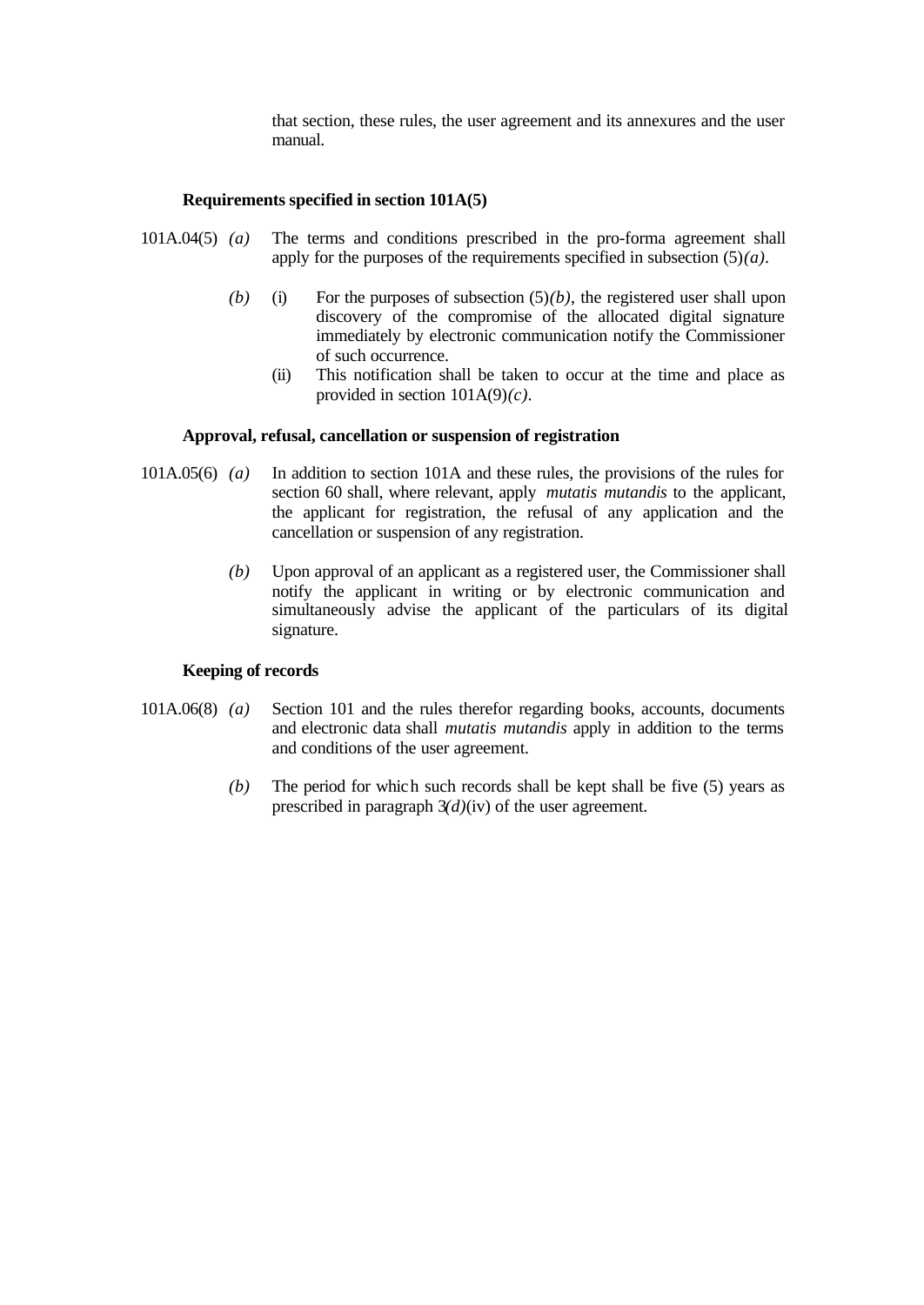#### **Submission of documents electronically and digital signature**

- 101A.07(10) *(a)* Compliance with the provisions of Annexure A to the user agreement will constitute a digital signature.
	- *(b)* The affixing of a digital signature, the authentication and the verification thereof shall be in accordance with the provisions of the said Annexure A.

#### **Proof of electronic communications**

- 101A.08(12) *(a)* The provisions of paragraph 9 of the user agreement shall establish the basis upon which any court of competent jurisdiction shall consider the affixing of any digital signature, any digital signature, data, electronic record, information, message, data log or the like for purposes of determining any issue to which the provisions of section 101A relate.
	- *(b)* Whenever any officer or any employee of a registered user, as the case may be, for the purpose of the Act, these rules and the provisions of paragraph 9 of the user agreement issues a certificate in respect of any message, or a copy or printout of or an extract from such message in the data log, as defined, such certificate shall specify the following particulars -
		- (i) the identity of the officer or employee who originated the message;
		- (ii) the time and date the message was dispatched from the computer system of the originator;
		- (iii) the time and date the message accessed the computer system of the addressee;
		- (iv) the time and date the acknowledgement of receipt, where required, was received on the computer system of the originator;
		- (v) in the case of the registered user, whether the computer system, at the time of receipt or of dispatch of the message complied in all respects with the provisions of the user agreement, the user manual and VANS in respect of the data log to which the certificate applies;
		- (vi) in the case of the Commissioner, that the computer system of the Commissioner, at the time of receipt or dispatch of the message complied in all respects with UN/EDIFACT standards.
		- (vii) in the case of the registered user the identity of every person authorized by the registered user at the time of the data log concerned to affix a digital signature on any document required to be signed for purposes of the Act, and the person who affixed a digital signature in respect of the message concerned;
		- (viii) that the manner in which the data in the data log was stored, the procedures employed to protect its integrity and the particulars of those elements in the retrieved data log, which were subsequently added for purposes of storage and retrieval identification conform in all respects with the requirements of section 101A, the rules, the user agreement and the user manual.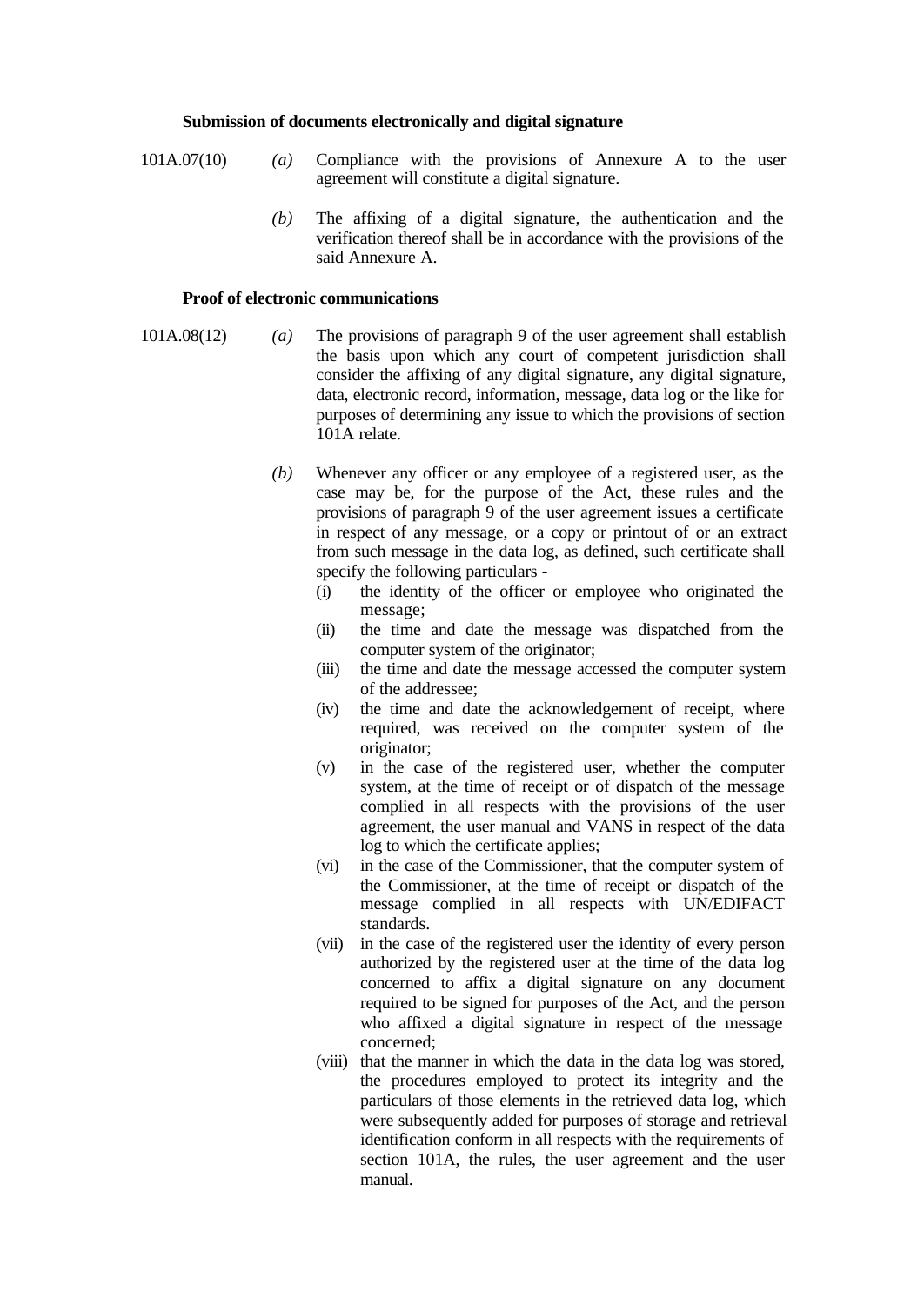### **Communication by proper document if a computer system is inoperative**

- 101A.09(13) *(a)* (i) Whenever the computer system of the Commissioner is inoperative for whatever reason, the registered user or the registered user's intermediary shall be advised of these facts, including the expected duration thereof, electronically or by other means.
	- (ii) Whenever any registered user communicates with the Commissioner electronically through an intermediary as defined, the Commissioner must advise such intermediary of the circumstances contemplated in subparagraph (i).
	- *(b)* The mere fact that a computer system is inoperative shall not absolve any registered user from complying with any of the obligations under the provisions of the Act.
	- *(c)* In circumstances where a registered user cannot communicate electronically with the Commissioner as contemplated in section 101A, the registered user shall communicate with the Commissioner, a Controller or an officer for any of the purposes of the Act by paper document and shall continue to do so until electronic communication can be re-established in full compliance with the provisions of section 101A and the user agreement.

## **Acknowledgement of receipt**

101A.10(14) *(a)* For the purposes of section 101A(9) acknowledgement shall be in the form and at the time prescribed in the user manual which may require that -

- (i) all messages must be acknowledged; or
- (ii) only the messages specified in the user manual must be acknowledged.
- *(b)* Where acknowledgement of a message is not prescribed in the user manual, the sender may nevertheless request acknowledgement from the recipient who must acknowledge the message within the time prescribed or if no time is prescribed as soon as reasonably possible.
- *(c)* (i) The dispatch of a message occurs, and the time and place of receipt thereof shall be, as prescribed in section  $101A(9)(c)$ .
	- (ii) Any message shall be deemed not to have been received unless accessible in the computer to which it was sent.

### **Implementation arrangements for Internet users and amendment of existing user agreements**

101A.11 *(a)* (i) Every registered user must apply, on a form available from the Commissioner, for amendment of the user agreement by the substitution for the existing Annexure A of the Annexure A included in this amendment of the rules, within 90 days after the date of publication of the amended rules in the Gazette.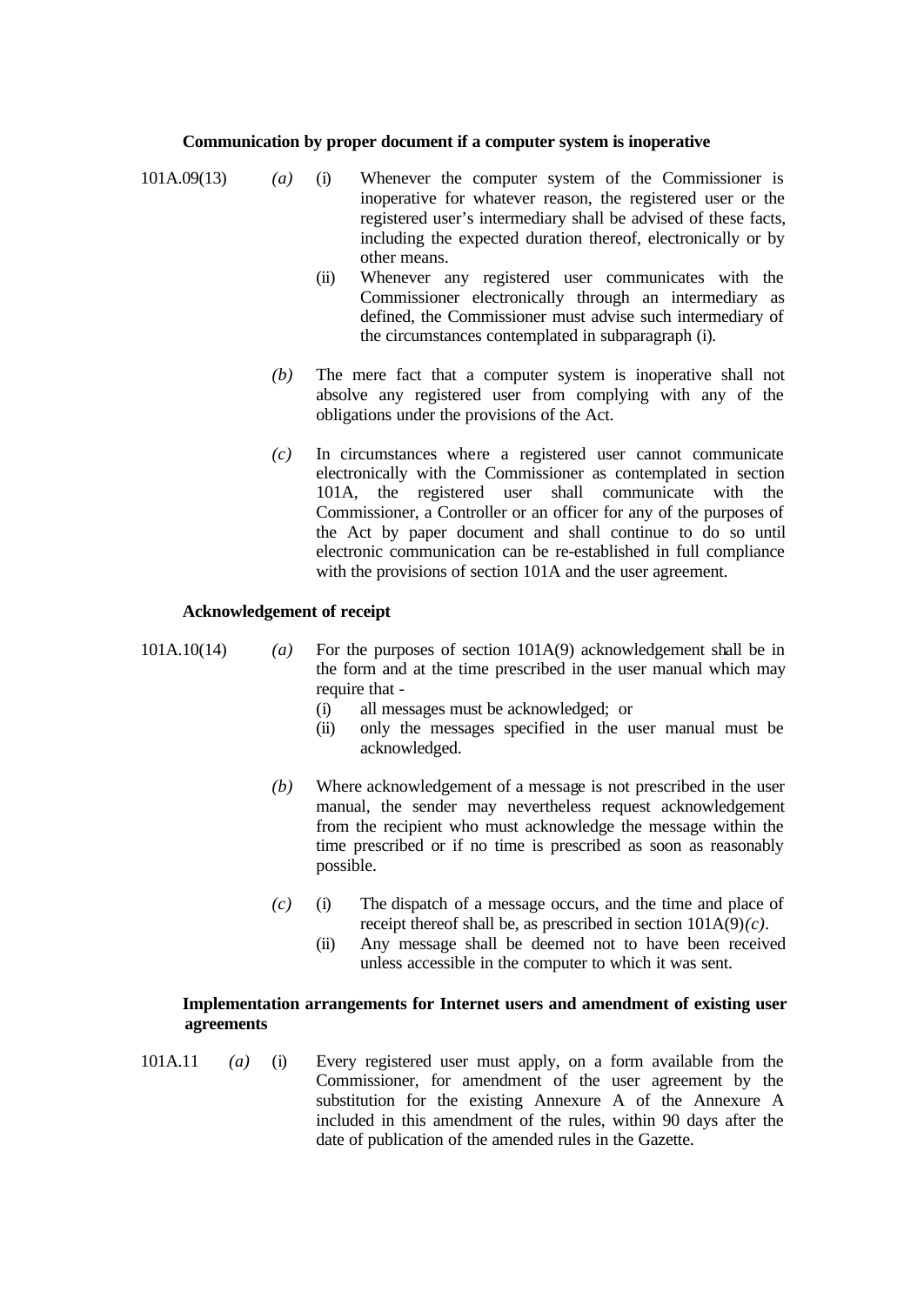- (ii) Where any registrant applies for amendment of a user agreement for the purpose of Internet, the registrant must submit a completed form DA 185.12 with the application for amendment.
- *(b)* No registered user shall be allowed to communicate with the Commissioner, a Controller or an officer by using the Internet unless a digital certificate has been issued by the Commissioner as contemplated in Annexure A.

## **Communication when any tariff heading or item of any Schedule is amended**

101A.12 Notwithstanding paragraph 15 of the agreement, a registered user may not submit any bill of entry electronically before the date of publication of any notice in the *Gazette* amending any tariff heading or item in any Schedule where the Commissioner has given notice, either by paper document or electronic communication, of such an amendment after 15:00 on the date preceding such publication.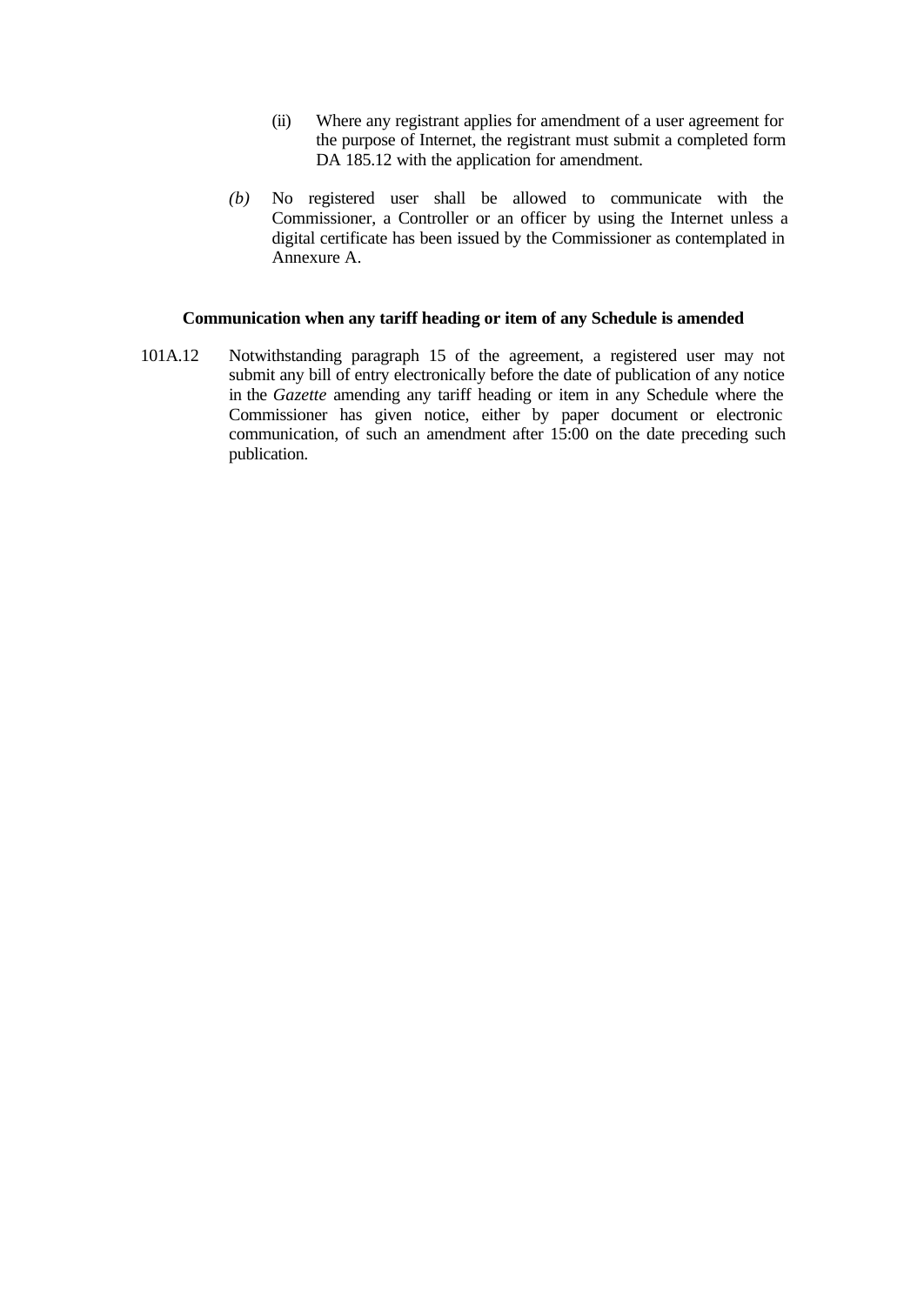# **ELECTRONIC COMMUNICATION: USER AGREEMENT CUSTOMS AND EXCISE ACT, 1964 (ACT NO. 91 OF 1964) (Rule 101A.03)**

1. As ……………………………………………………………………………………… (Full name of applicant – hereinafter referred to as "registered user")

of ……………………………………………………………………………………….. (Physical address of applicant – not a PO Box)

herein represented by

……………………………………… …………………………………….. Full name Capacity

\*duly authorised thereto by virtue of -

- *(a)* \*a resolution passed at a meeting of the Board of Directors held at ……………………………………… on the …………………………….day of ……………………20…….; or
- *(b)* \*the express consent in writing of all the partners of a \*partnership / \*members of the close corporation / \*trustees of the trust; or
- *(c)* \*being a person having the management of any other association of persons referred to in rule  $60.03(2)(a)(iv)$ ,

(\*Delete whichever is not applicable)

has applied to the Commissioner for the South African Revenue Service, (the Commissioner) to be registered as a user as provided for in section 101A(2)*(b)* and is desirous of entering into a user agreement as required by the provisions of section 101A(3);

And whereas the Commissioner is satisfied that all the prescribed requirements for such registration have been complied with, and has decided to register the applicant,

Now therefor the parties agree as follows:

2. For the purposes of this agreement the following words and phrases shall, subject to the definitions in section 101A(1), have the following meanings ascribed thereto -

**"agreement"** means the user agreement and any annexures thereto;

**"audit and inspect"** shall have the meaning ascribed to "inspection of any books, accounts and other documents" in section  $47(11)(b)$  and "books, accounts and other documents" include any data referred to in section 101(2B);

**"data log"** means the complete record of data interchanged between the parties that will include the full audit trail of the interchanges as well as the actual interchange containing the messages formatted according to the user manual;

**"EDI-Network"** means the sum total of computer hardware and software and the communication links used to interchange messages electronically between the parties;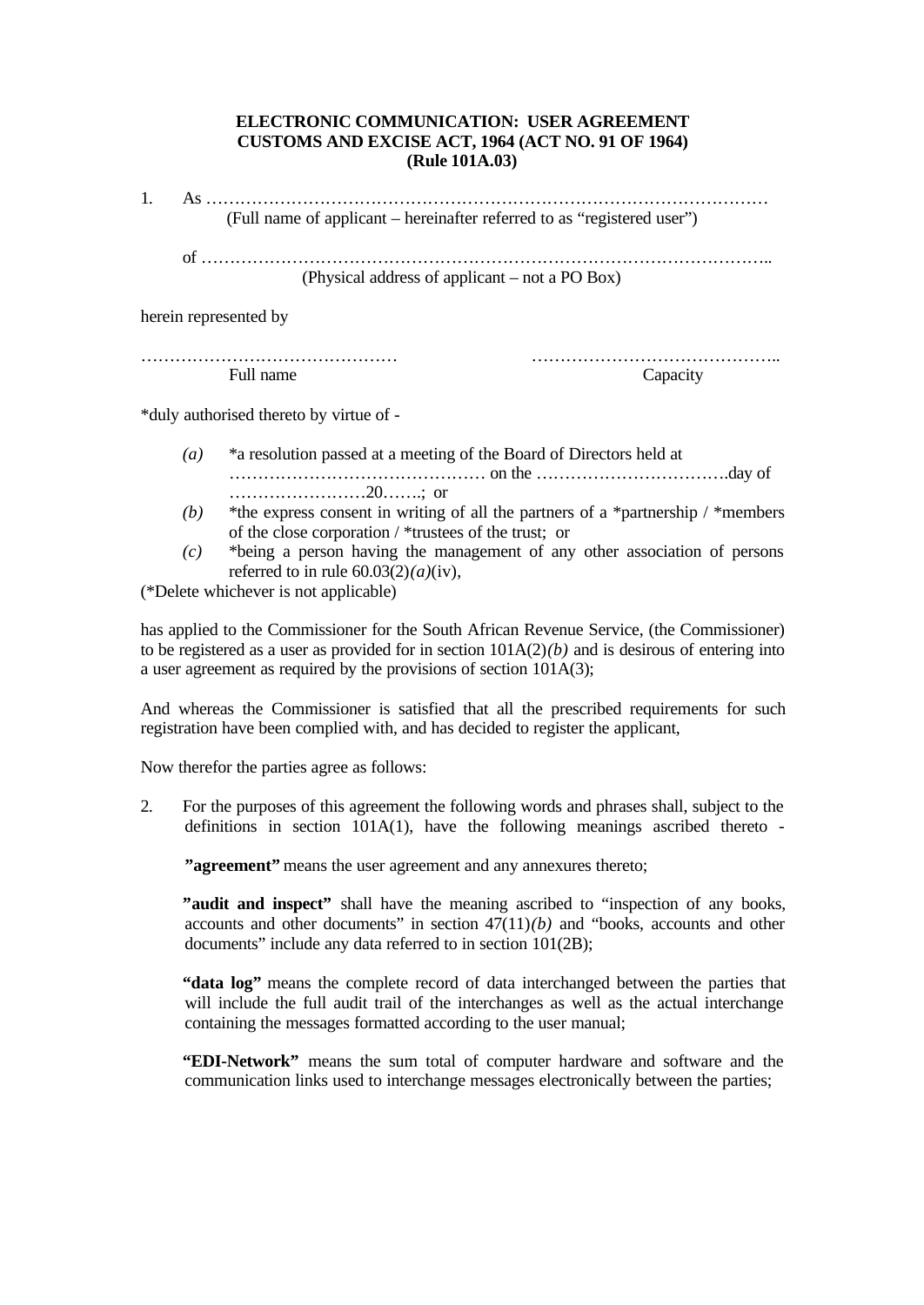**"electronic data interchange"**: "(EDI)" means the electronic transfer from computer to computer of information using an agreed standard to structure the information;

**"message"** means data generated or stored that are structured in accordance with the user manual and transmitted electronically between the parties, including where the context admits, any part of such data;

"**originator**" means any party to this agreement;

"**party**" or "parties" means a party or parties to this agreement;

**"registered user"** means the party responsible for supplying data electronically to, and who is entitled to receive data from, the Commissioner and who has entered into the user agreement and is allocated a digital signature;

**"SARS"** means the South African Revenue Service;

**"section"** means, unless otherwise specified, a section of the Customs and Excise Act, 1964 (Act No. 91 of 1964);

**"standards"** means the uniform specifications for the electronic interchange of data contained in the user manual;

**"the Act"** means "this Act" as defined in the Customs and Excise Act, 1964 (Act No. 91 of 1964);

**"UN/EDIFACT"** means United Nations Electronic Data Interchange for Administration, Commerce and Transport as contemplated in the user manual;

**"user agreement"** means this agreement regulating electronic data interchange between the parties, together with its Annexures;

**"user manual"** means subject to the provisions of paragraph 18.2, the handbook of commercial and technical procedures and rules and requirements applicable to the transmission of messages as available on the SARS website;

**"VANS"** means the Value Added Network Services used by the parties for the transmission of messages.

- 3. Scope
	- *(a)* The registered user understands and accepts that
		- (i) the user manual as available on the SARS website; and
		- (ii) Annexure A, shall be deemed to be integral parts of this agreement.
	- *(b)* The parties agree that
		- (i) all messages transmitted between the registered user and the Commissioner shall be transmitted in accordance with the provisions of the user manual;
		- (ii) all such messages, the data log, this agreement and the user manual shall be subject to -
			- *(aa)* the provisions of the Act; and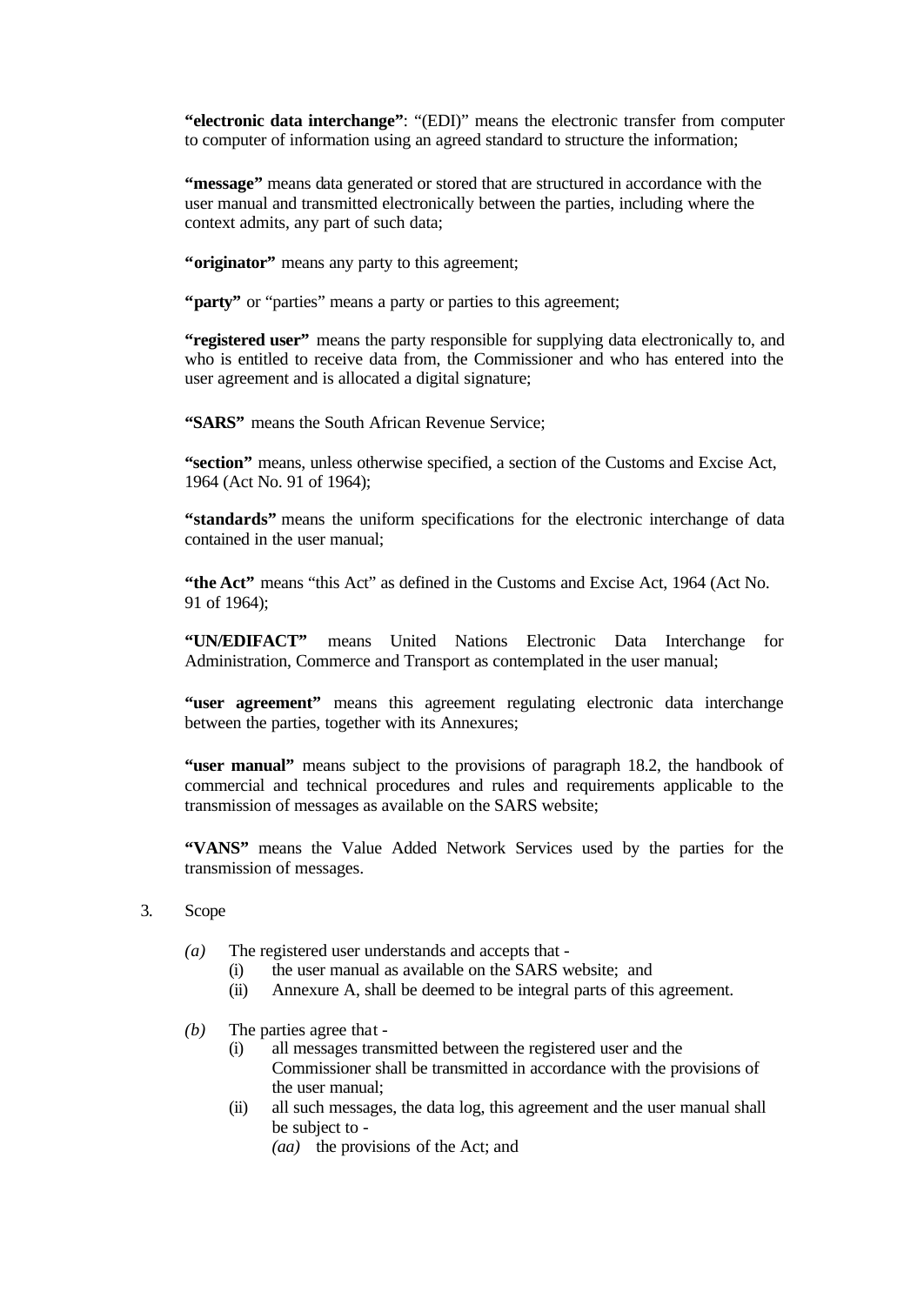- *(bb)* the provisions of the Electronic Communication and Transactions Act, 2002 (Act No. 25 of 2002) to the extent that -
	- (A) such provisions can be applied; and
	- (B) any provision of section 101A, these rules or the agreement do not otherwise provide.
- *(c)* The Commissioner confirms that the provisions contemplated in paragraph *(b)* shall apply equally and transparently.
- *(d)* The registered user
	- (i) confirms that it is aware of its liabilities and obligations under the Act and this agreement and has accepted the imposition of standards of conduct and the consequences of non-compliance with those liabilities and obligations as a pre-condition to being allowed to engage in the activities regulated by the Act and governed by this agreement;
	- (ii) *(aa)* confirms that where electronic data is transmitted by the computer system of the registered user which can be attributed to the registered user as provided for in section 101A(8)*(b)* and such data is authenticated by the digital signature of the registered user, allocated by the Commissioner as herein provided-
		- (A) without the authority of the registered user; and
		- (B) before the registered user notifies the Commissioner of such a breach of security,

that such data, when received in the computer system of the Commissioner shall, as contemplated in section 101A(4)(iii), be taken to have been communicated by the registered user of such digital signature, and

- *(bb)* agrees that the registered user shall be liable for all the liabilities and obligations emanating from the relevant electronic communication under the Act;
- (iii) *(aa)* confirms that it is aware of and acknowledges the statutory powers, rights and obligations of the Commissioner and his/her delegated officers to audit and inspect the documents, books and records of the business in respect of which the user is registered, including such records relating to individual clients of the registered user and in respect of specific transactions conducted, for or on behalf of any principal, under the control of the registered user, as well as the banking accounts and records of the registered user as far as these relate to the business for which the user is registered;
	- *(bb)* specifically agrees to and authorises the audit and inspection of such books and documents and business banking accounts at whatever reasonable time it is required for purposes of the Act by the Commissioner, without the authorisation of a warrant.
- (iv) *(aa)* undertakes to keep on the registered business premises books, accounts, records and documents relating to the transactions of the business comprising at least —
	- (A) those documents, and the like, mentioned in sections  $101A(2)(a)$  (i), (ii) and (iii) and  $101A(10)(a)$ ;
	- (B) any document supporting those mentioned in sub-paragraph *(aa)*;
	- (C) any instructions received from its principal; and
	- *(bb)* undertakes to keep on such registered premises or at any other place approved by the Commissioner, all data in electronic form or as electronic record, as defined in section 101A(1), sent, received generated or stored for purposes of the Act in accordance with the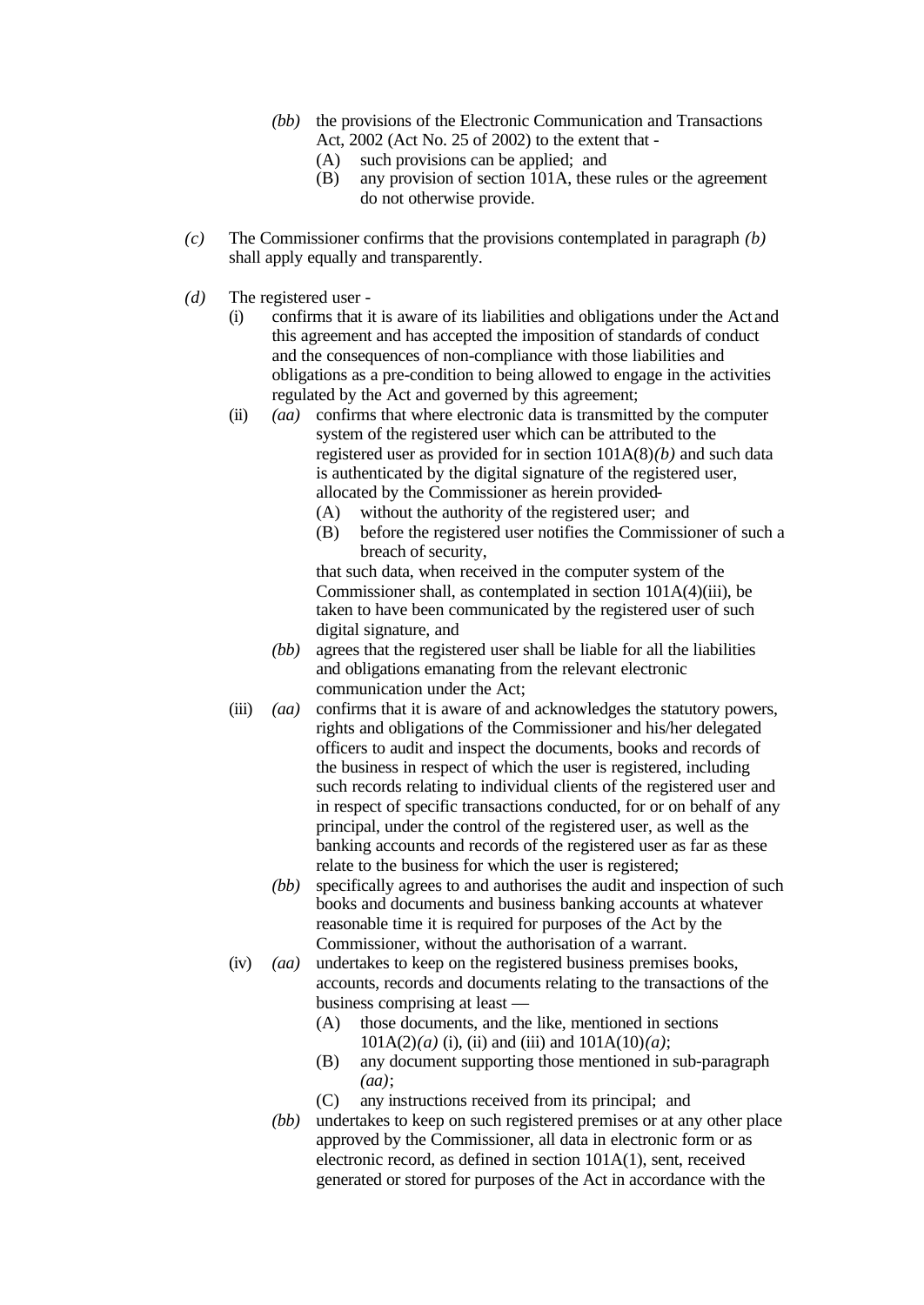provisions of section 101A and as required in terms of section 101(2B);

- *(cc)* undertakes, notwithstanding any other provisions of the Act, to keep such books, accounts, records and documents, also in electronic form or electronic record as defined, available for such audit and inspection by the Commissioner for a period of five (5) years, calculated from the end of the calendar year in which the documents were so sent, generated, stored, lodged or required for purposes of the Act;
- (v) hereby guarantees reasonable access to the computer system of the registered user by the Commissioner for such testing, verification and audit purposes of such system as may be required for purposes of the Act and this agreement;
- (vi) hereby undertakes
	- *(aa)* to use computer equipment and facilities of a class or kind which is compatible with the requirements specified in the user manual; and
	- *(bb)* to allow the Commissioner such access to the system as may be required to test the system and verify whether the provisions of subparagraph *(aa)* have been complied with; and
	- *(cc)* to advise the Commissioner of any intended change by the registered user of computer systems, equipment and facilities used for purposes of the Act;
- (vii) undertakes to take all reasonable steps to institute and maintain adequate administrative measures and procedures in the business of the registered user to ensure that -
	- *(aa)* the contents of all documents submitted electronically to the Commissioner in accordance with the provisions of section 101A, for purposes of the Act, are duly verified and completed and comply in all respects with the provisions of the Act, the terms and conditions of this agreement and the user manual;
	- *(bb)* every person in the employ of the registered user and engaged in the conduct of any business under the Act is conversant with the provisions of the Act, the contents of this agreement and with the requirements relating to the business of the registered user and of the Commissioner and is able to answer to any question that may be required to be answered in respect of such business for purposes of the Act;
	- *(cc)* the Commissioner is advised as soon as it may come to the knowledge of the registered user, or any person in the employ of the registered user, that any principal of the registered user or any person in the employ of such principal has contravened, or failed to comply with, any of the provisions of the Act;
	- *(dd)* all information, as defined in section 101A(1), remains complete and unaltered when it is in electronic form or electronic record, as defined for purposes of the provisions of section 101A, except for the additions or changes which may occur in the normal course of communication, storage and display; and
	- *(ee)* such information will be available for verification, audit and certification as herein agreed to;
	- *(ff)* control is retained of the digital signature allocated by the Commissioner and for the prevention of its disclosure to any person not authorised to affix such signature;
- (viii) is aware of and accepts that the Commissioner may, in accordance with the provisions of section 101A(6) of the Act, cancel or suspend registration if the registered user -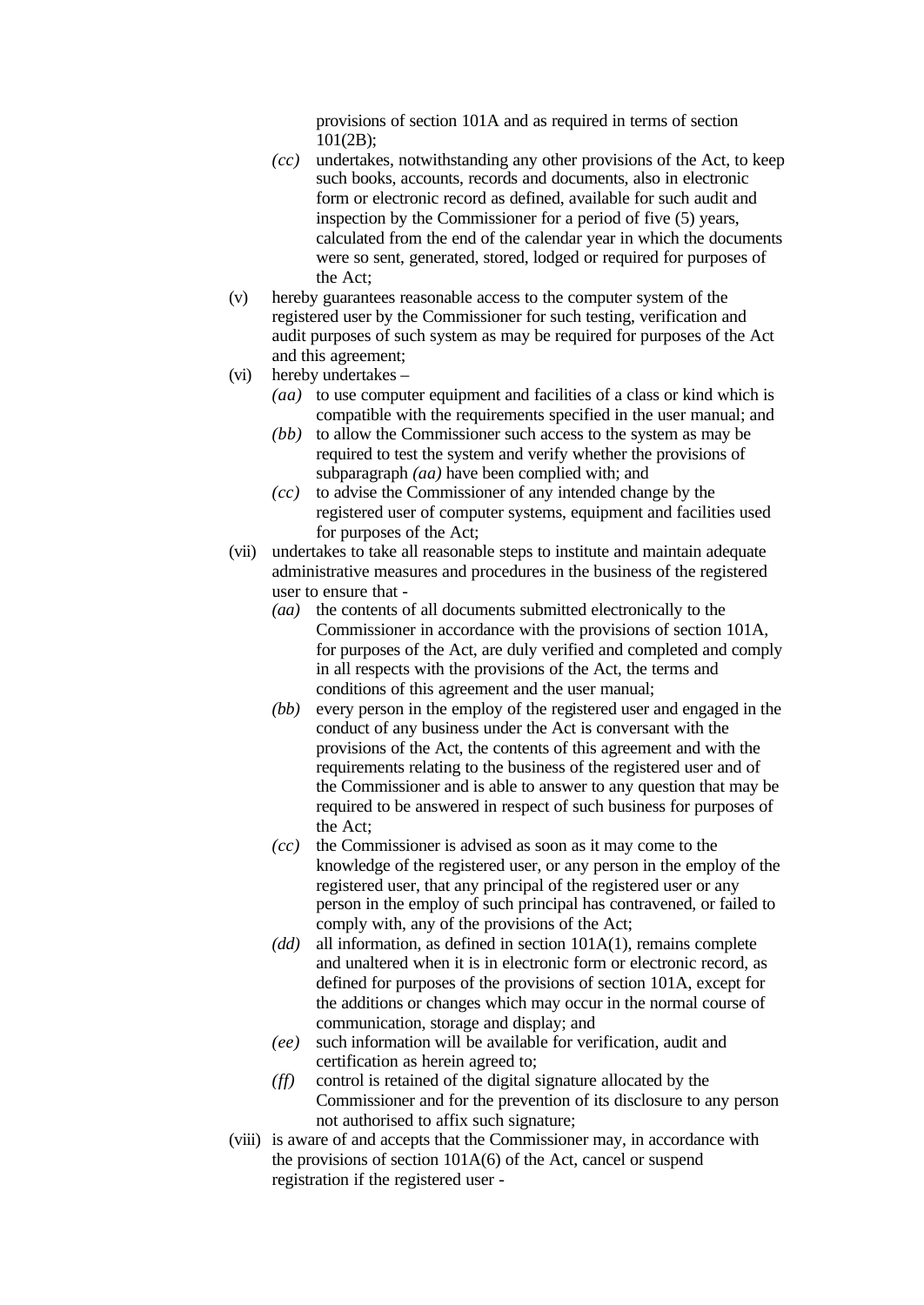- *(aa)* (A) is sequestrated or liquidated, as the case may be;
	- (B) no longer carries on the business for which the registration was issued;
	- (C) is no longer qualified according to the requirements prescribed in the rules; or
	- (D) in respect of its computer system fails to meet the requirements of section 101A and this agreement;
- *(bb)* or any person in the employ of the registered user and engaged in the conduct of any business under the Act -
	- (A) contravened or failed to comply with the provisions of the Act;
	- (B) is convicted of an offence under the Act;
	- (C) is convicted of an offence involving dishonesty; or
	- (D) failed to comply with any condition or obligation under the Act or any term or condition of this agreement.
- *(cc)* The registered user acknowledges that it is aware that whenever the question may arise of whether in any circumstances it took reasonable steps or exercised reasonable care in the performance of any obligation under the Act or this agreement, reliance solely on information supplied by any principal shall not be considered to be reasonable care or reasonable steps.
- 4. Security of data
	- *(a)* The registered user undertakes to
		- (i) take all appropriate steps to establish and maintain procedures to ensure that messages are properly stored, are not accessible to unauthorised persons and are not altered, lost or destroyed, and are capable of being retrieved only by the registered user or by properly authorised persons in the employ of the registered user; and
		- (ii) ensure that any message containing confidential information as designated by the sender of the message, is maintained by the registered user in confidence and is not disclosed to any unauthorised person or used by the registered user other than for the purposes of the business transaction to which it relates
	- *(b)* It is specifically agreed between the parties that the provisions of section 4(3) of the Act shall *mutatis mutandis* apply for purposes hereof.
- 5. Digital signature

The registered user and the Commissioner agree that the digital signature, which, as provided in section 101A(10), for purposes of the Act, will have the same force and effect as if it was affixed to any document required under the Act in manuscript, shall be in the form and according to the technical specifications contained in Annexure A.

- 6. Integrity of messages based on the user manual
	- *(a)* The originator of any message shall take all steps reasonably necessary to ensure that all messages are complete, accurate and secure against being altered in the course of transmission.
	- *(b)* Each party accepts responsibility for the integrity of all messages, unless any message can be shown, subject to the provisions of paragraph 3*(d)*(ii), to have been compromised as a result of technical failure on the part of any computer, computer system or transmission line used.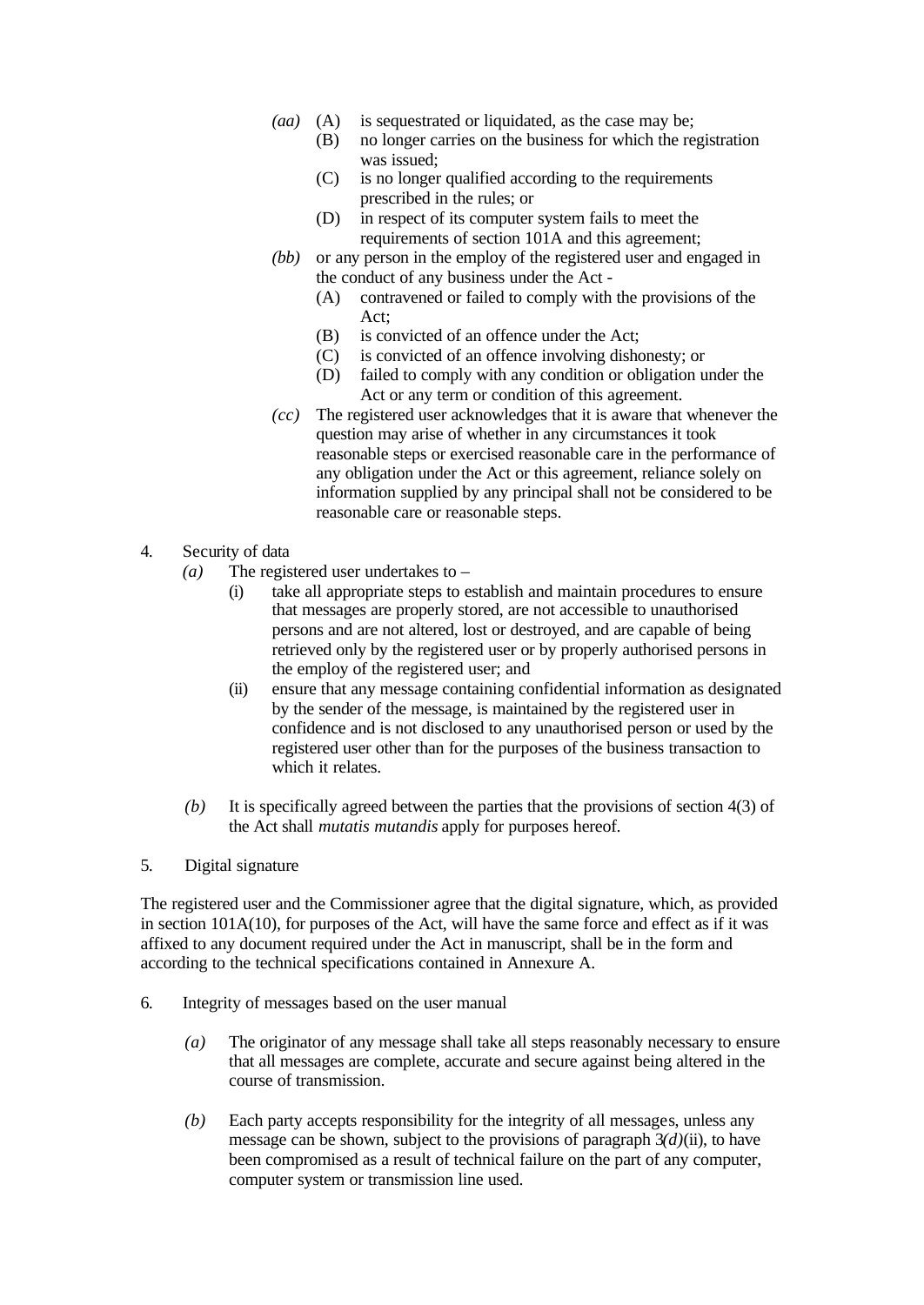- *(c)* Where any message is identified or is capable of being identified as compromised it shall be re-transmitted by the originator as soon as reasonably possible in accordance with the requirements of the user manual and subject to the provisions of section 101A(8)*(b).*
- *(d)* If the addressee has reason to believe that a message is not intended for it, it shall notify the originator and delete from its system the information contained in such message but not the record of its receipt.
- 7. Storage of data
	- *(a)* The electronic records, including any message sent and received and comprised in each party's data log, shall be maintained for the period and for the purposes required in paragraph 3*(d)*(iv)*(bb)* and *(cc)*.
	- *(b)* The data log may be retained in electronic form or other suitable electronic means provided that the data can be readily retrieved and presented in readable form in accordance with the provisions of section 101A(8) and for purposes of paragraph 9 hereof.
	- *(c)* Each party shall be responsible for making such arrangements as may be required by the provisions of section 101A, for the data contained in the data log to be prepared as a correct record of the messages as sent and received by that party.
- 8. Confirmation of receipt of messages

For the purposes of section 101A(9) confirmation of receipt of messages shall be, where required, as specified in the rules and the user manual.

- 9. Certification of data
	- *(a)* Each party shall ensure that a person responsible for the computer or computer system of the party concerned, whenever so required, shall certify that the data log and any reproduction including any printout, copy or extract made from it is correct and conforms in all respects to the requirements of section 101A(5) and (8) and the rules.
	- *(b)* A certificate issued by the Commissioner under paragraph 9*(a)* concerning the data log whether in respect of a particular message, a series of messages, a particular time or period of time or any other like matter or any matter mentioned in section 101A(12) shall, in the absence of evidence to the contrary which raises a reasonable doubt, be sufficient and conclusive proof of the facts contained therein and shall be accepted as such by any court of competent jurisdiction in accordance with the provisions of section 101A(12).
	- *(c)* Any such certificate sha ll include the particulars specified in rule 101A.08*(b).*
- 10. Intermediaries
	- *(a)* Whenever a party to this agreement uses the services of an intermediary in order to transmit, log or process messages, such party shall be liable towards the other party in respect of every act or omission by the intermediary as if such act or omission was the act or omission of that party.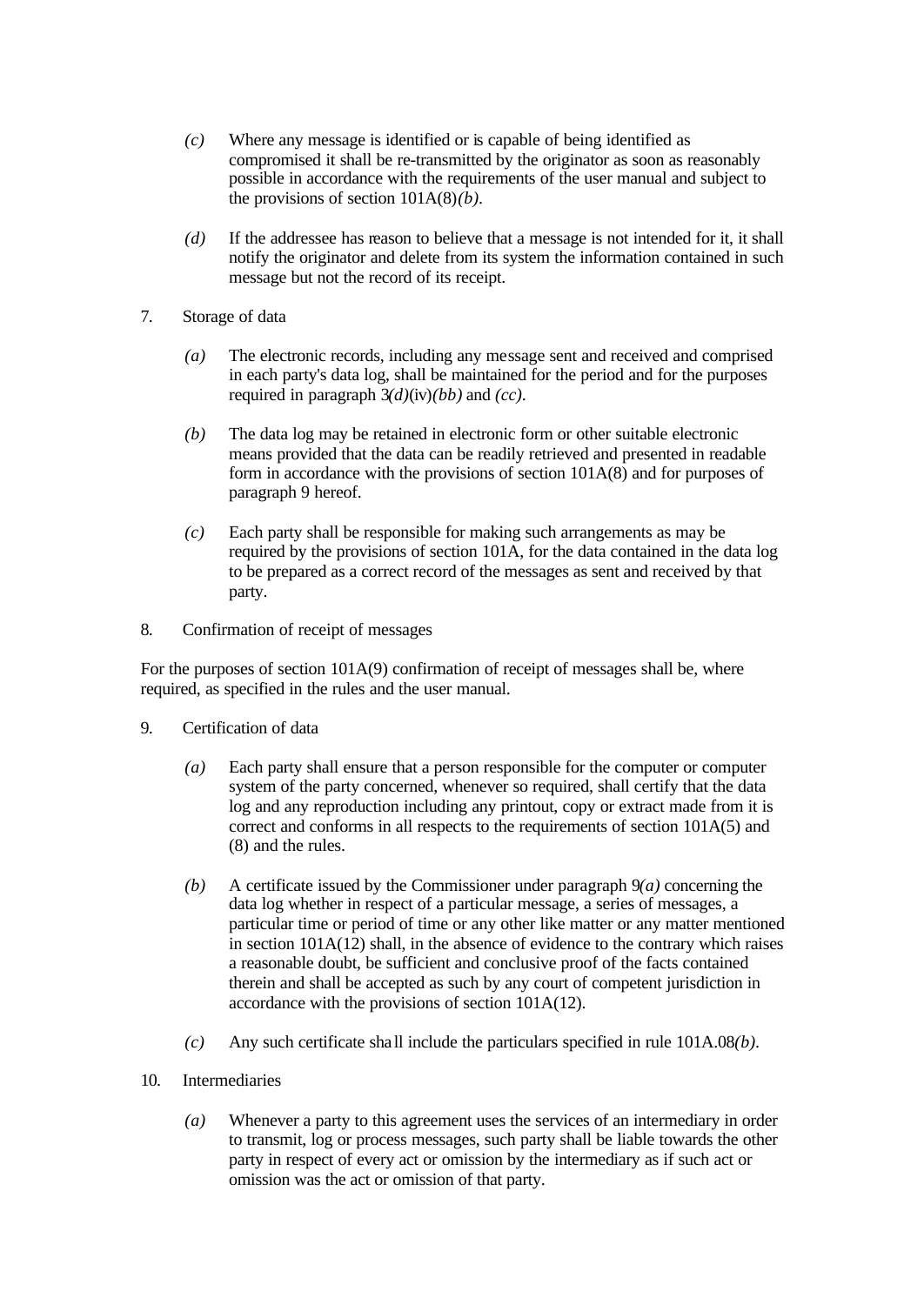- *(b)* Either party may modify its election to use, not use or change VANS upon at least 14 (fourteen) days' prior written notice to the other and any such amendment to VANS shall come into operation on a date and time agreed to by the parties.
- 11. Term and termination
	- *(a)* Registration as a registered user shall, notwithstanding the provisions of paragraph 13, take effect from the date the notice of registration is signed by the Commissioner as contemplated in section 101A(7)*(a).* Except where the Commissioner cancels or suspends a registration under the provisions of section 101A(6), a party may terminate registration by giving to the other party not less than 30 (thirty) days notice at the chosen *domicilium citandi et executandi.*
	- *(b)* Termination of registration shall terminate this agreement, but clauses 4, 6, 7, 8, 9, 14 and 16 thereof shall survive such termination.
	- *(c)* Termination of registration shall not affect any action required to complete or implement messages sent prior to such termination.
- 12. Force majeure
	- *(a)* A party shall not be deemed to be in breach of this agreement or otherwise be liable to any other party, by reason of any delay in performance or non-performance, of any of its obligations hereunder to the extent that such delay or non-performance is due to any *force majeure* of which the party has notified such other party. The time for performance of that obligation shall, subject to the provisions of section 101A(13), be extended accordingly.
	- *(b)* For the purposes of this clause *force majeure* means, in relation to any party, any circumstances beyond the reasonable control of that party, including, without limitation, any strike, lock-out or other form of industrial action.
	- *(c)* If the *force majeure* were to endure for an unreasonable period making the continuation of this agreement commercially non-viable, the parties may, subject to the provisions of section 101A(13), meet to make alternative arrangements.
- 13. System trials / testing

Subject to any requirements of the Act or any requirement contained in the user manual, the parties agree to the following system trials and testing:

- *(a)* The registered user must give the Commissioner the opportunity, if so required, of attending one or more trials to observe the trial and inspect results.
- *(b)* The interchange of messages between the parties may undergo a test period commencing at the date that both parties have received notice of the other party's readiness to commence transmission, during which time all documents and procedures may be tested.
- *(c)* Upon completion of the test period each party will indicate its satisfaction with the tests and its readiness to commence the normal transmission of messages.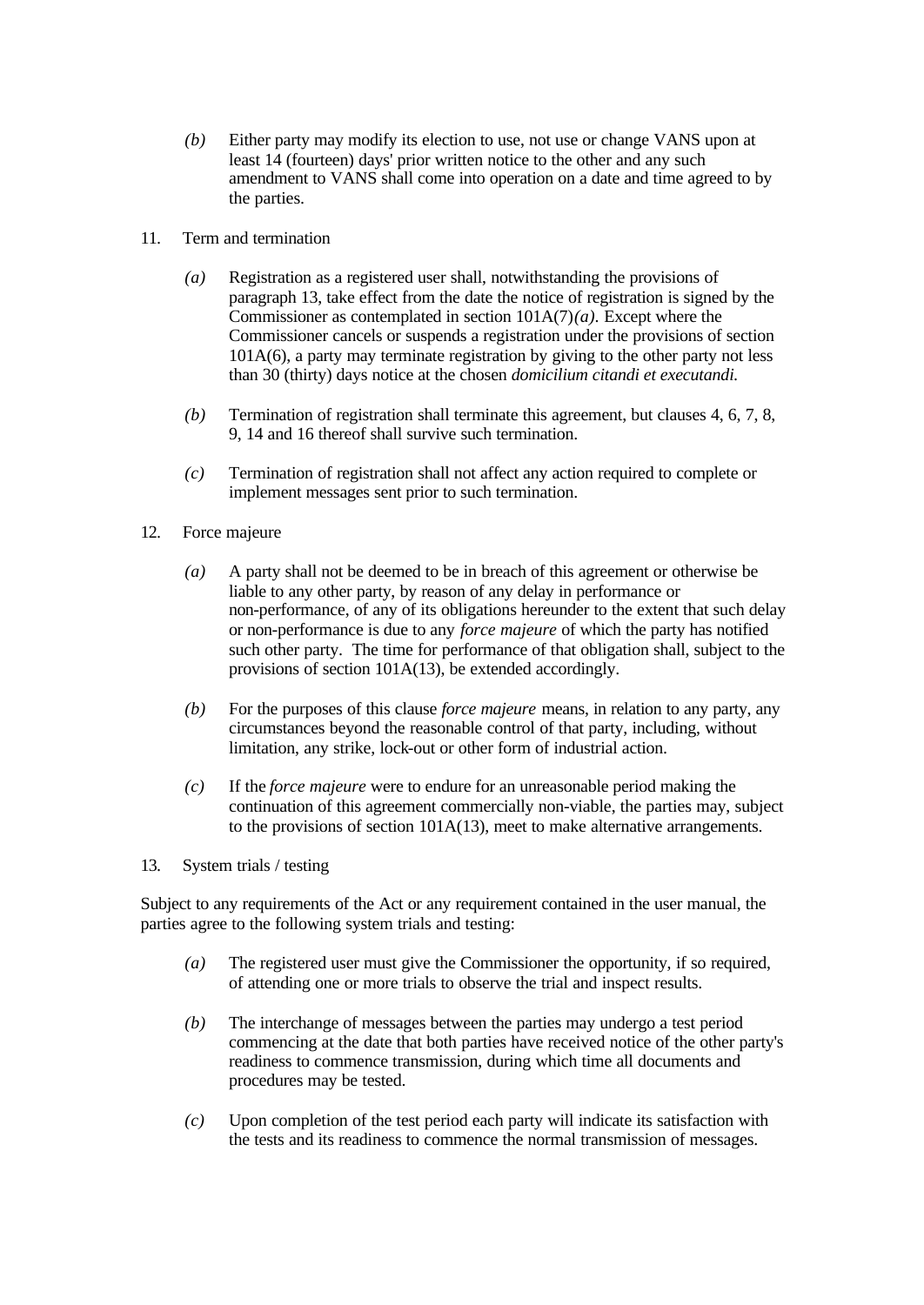- *(d)* In the event that a party is not satisfied with the test results, the other party may agree to extend the test period or terminate registration.
- 14. Costs, charges, maintenance and operational support

The registered user acknowledges that it shall be responsible for -

- *(a)* all costs incurred by it in the connection or adaptation of their system to comply with the requirements of the user manual and this agreement;
- *(b)* all costs associated with the transmission of messages to the Commissioner, any Controller or officer;
- *(c)* the maintenance of its system to comply with any changes to the UN/EDIFACT standard; and
- *(d)* the operational support of its equipment at all times.
- 15. Availability and use
	- *(a)* Notwithstanding the fact that official office hours are determined in the rules, the Commissioner undertakes, subject to rule 101A.12, to have its computer system available for the receipt of electronic messages, excluding the time needed for system maintenance, on a twenty-four hour basis.
	- *(b)* If for any reason, other than routine maintenance, the computer system is not operative, the Commissioner will, as expeditiously as possible, notify the registered user in this regard in which case the provisions of section 101A(13) shall apply for the duration of the period the system is not operative.
- 16. Changes / substitutions to the system
	- *(a)* The Commissioner may change or make improvements or modifications to any part of the computer system. The Commissioner will determine the nature and timing of such modifications and shall advise the registered user of the implementation of these changes.
	- *(b)* The parties agree that if it is intended to change the standards or procedures in the user manual by an amended version or any ancillary agreement they will take steps to change to the new standards or procedures within a reasonable time.
- *17.* Notices
	- *(a)* The parties hereto select as their respective *domicillium citandi et executandi* and for the purposes of giving or sending any notice provided for or required hereunder, the following physical addresses:

Registered user ……………………………………………………………………

Commissioner …………………………………………………………………….

or such other physical address, fax or telephone number as may be substituted by notice given as herein required.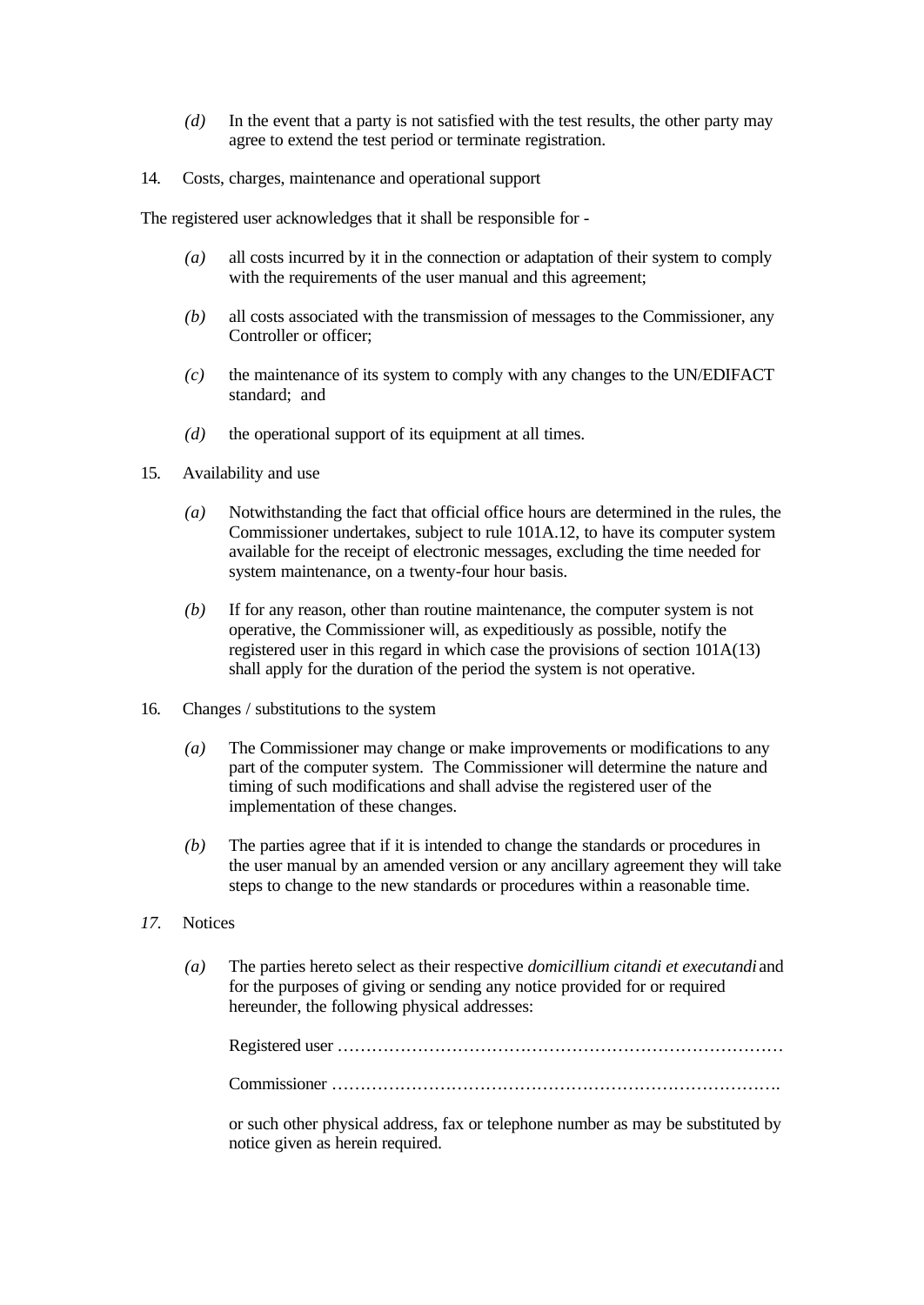Each of the parties shall be entitled from time to time by written notice to the other to vary its *domicilliumcitandi et executandi* to any other physical address within the Republic of South Africa.

- *(b)* Any notice addressed to a party at its physical or postal address shall be sent by registered mail, or delivered by hand, or sent by facsimile transmission.
- 18. Amendment in writing
	- *(a)* This agreement and the annexes thereto constitute the complete agreement of the parties and any amendment thereof shall be in writing.
	- (b) The user manual may be amended from time to time by the Commissioner and such amended copy thereof shall be published on the SARS website and each such amendment published as an amended version of such manual shall for purposes of the Act be effective from the date it is so published or any date specified in such amendment.

### AS WITNESSES:

| <b>L</b> |  |
|----------|--|

# **FOR REGISTERED USER**

| Fax no.:<br>Tax no.:<br>Telephone no.:<br>E-mail: |  |  |  |  |  |
|---------------------------------------------------|--|--|--|--|--|
|                                                   |  |  |  |  |  |

# **COMMISSIONER:**

| Fax no.: |                          |  |
|----------|--------------------------|--|
|          | Telephone no:<br>E-mail: |  |
|          |                          |  |

# AS WITNESSES:

| <u>.</u> |  |
|----------|--|

# **FOR COMMISSIONER**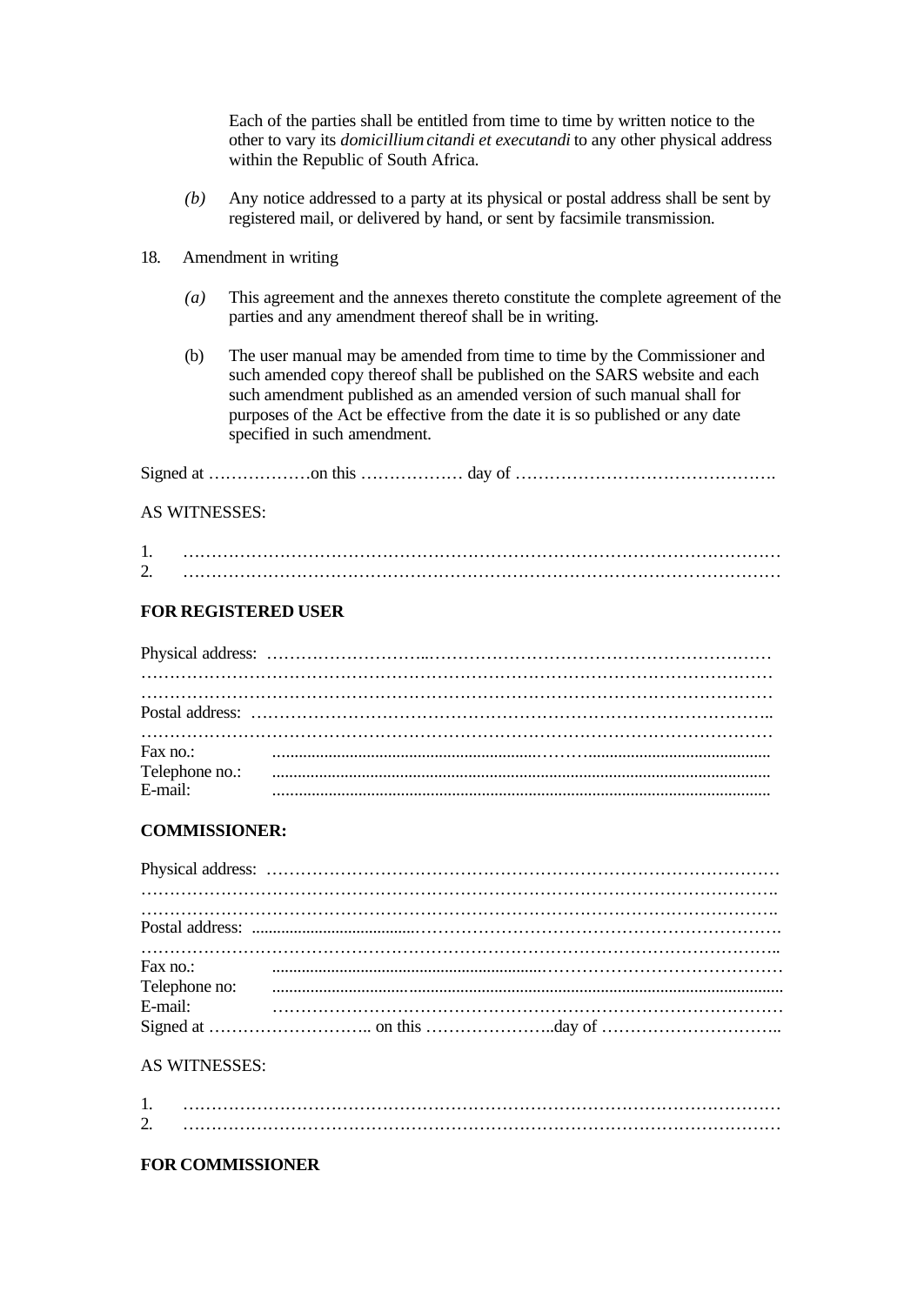# **ANNEXURE A**

## **DIGITAL SIGNATURE**

- 1. For the purposes of communicating using the
	- *(a)* \* X.400 protocol as described in paragraph 2,
	- *(b)* \* the Internet,

the registered user and the Commissioner agree that the methodology and procedure herein described shall be accepted by them as the electronic signature provided for in section 101A(10) of the Act.

(\*Delete whichever is not applicable and sign in full)

- 2. A digital signature for communicating using the X.400 protocol, shall be created and verified in accordance with the following procedure:
	- *(a)* The digital signature shall be contained in the message of the originator within the following parameters when the message is received on the SARS EDI Gateway:
		- (i) Originator Information: Comprised of a unique identification code selected by the registered user upon initial registration to a maximum of 35 characters
		- (ii) Address Information: SARS
		- (iii) Application Type: As specified by SARS in the user manual
		- (iv) Registered User Code: As allocated or agreed to by SARS
		- (v) Registered User Password: Comprised of a password assigned by SARS
		- (vi) Document Type and Version: A reference to the UN/EDIFACT document and version number
		- (vii) Live or Test Indicator
		- (viii) Communications parameters: Originator's communications address details as supplied on initial registration.
	- *(b)* Upon receipt of the message on the SARS EDI Gateway the validity of the digital signature will be verified automatically against the digital signature specified and stored within the EDI Gateway.
	- *(c)* Upon registration as a registered user the Commissioner will allocate a digital signature to the registered user which will be stored in the EDI Gateway and comprise the following:
		- (i) Communications profile; and
		- (ii) registered user profile containing the registered user's password.
	- *(d)* Notification of the password and password qualifier by the Commissioner will be in the manner as specified by the Commissioner;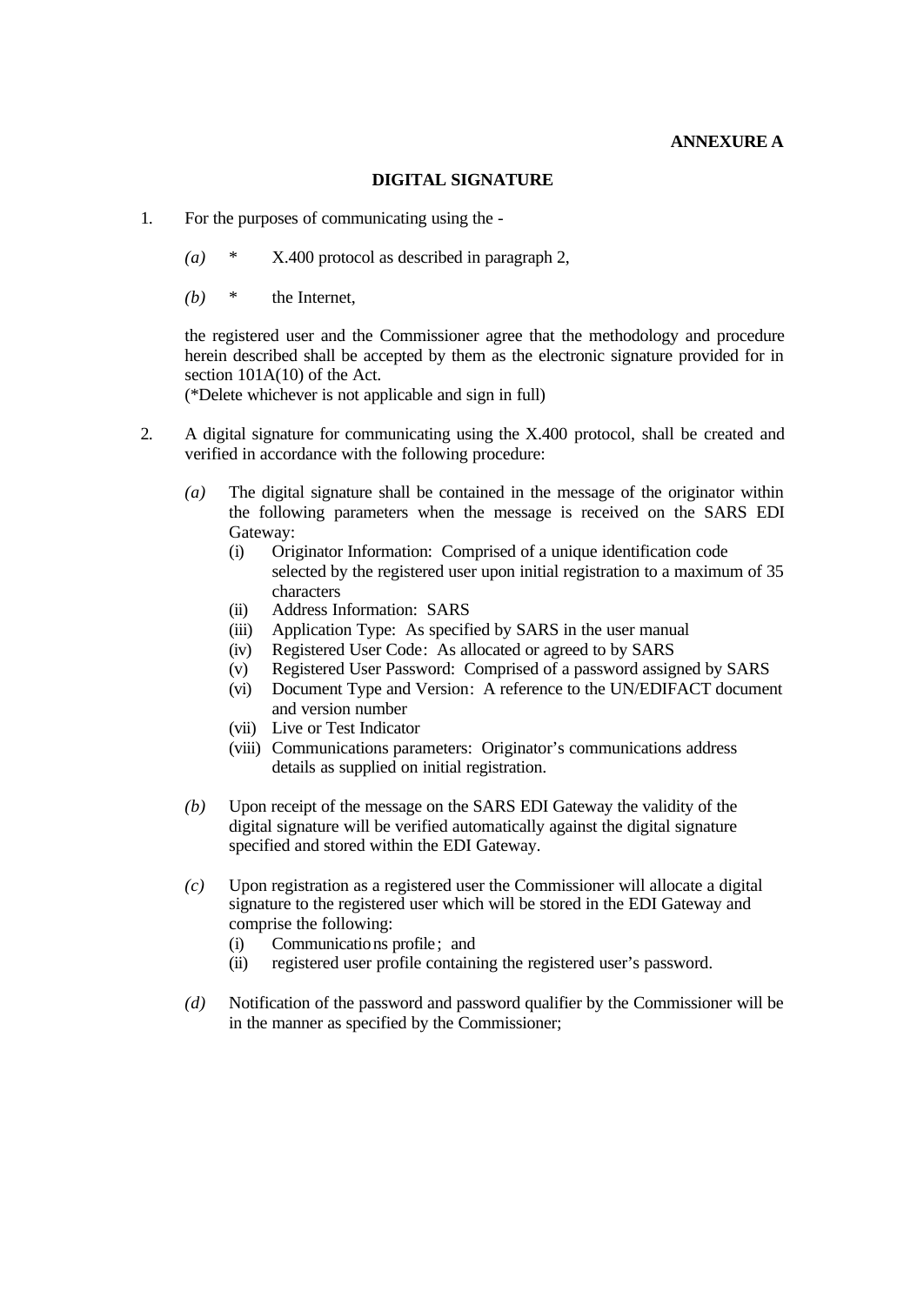- *(e)* The digital signature shall be authenticated for purposes of the Act by validating -
	- (i) the communications profile; and
	- (ii) the registered user profile,
	- stored within the EDI Gateway.
- *(f)* Upon receipt of a message at the SARS EDI Gateway-
	- (i) the digital signature is automatically validated or invalidated; and
	- (ii) an electronic acknowledgement of receipt of the message is generated and automatically sent to the originator.
- 3. A digital signature, for communicating using the Internet, shall be created and verified in accordance with the following procedure:
	- *(a)* SARS uses PKI (Public Key Infrastructure) for authenticating and securing business data communicated over the Internet. The digital signature attached to messages must be created in accordance with the specification as contained within the user manual using the digital certificate obtained from the Commissioner.
	- *(b)* The digital signature shall be contained in the message of the originator within the following parameters when the message is received on the SARS EDI Gateway:
		- (i) Originator Information: Comprised of a unique identification code selected by the registered user upon initial registration to a maximum of 35 characters
		- (ii) Address Information: SARS
		- (iii) Application Type: As specified by SARS in the user manual
		- (iv) Registered User Code: As indicated or agreed to by SARS
		- (v) Registered User Password: Comprised of a password assigned by SARS
		- (vi) Document Type and Version: A reference to the UN/EDIFACT document and version number
		- (vii) Live or Test Indicator
		- (viii) Communications parameters: Originator's communications address details as supplied on initial registration.
	- *(c)* Upon receipt of the message on the SARS EDI Gateway the validity of the digital signature will be verified automatically against the digital signature specified and stored within the EDI Gateway.
	- *(d)* Upon registration as a registered user the Commissioner will allocate a digital signature and issue a digital certificate to the registered user which will be stored in the EDI Gateway and comprise the following:
		- (i) communications profile; and
		- (ii) registered user profile containing the registered user's password.
	- *(e)* Notification of the digital certificate, password and password qualifier by the Commissioner will be in the manner as specified by SARS in the user manual.
	- *(f)* The digital signature shall be authenticated for purposes of the Act by validating -
		- (i) the communications profile; and
		- (ii) the registered user profile,

stored within the EDI Gateway.